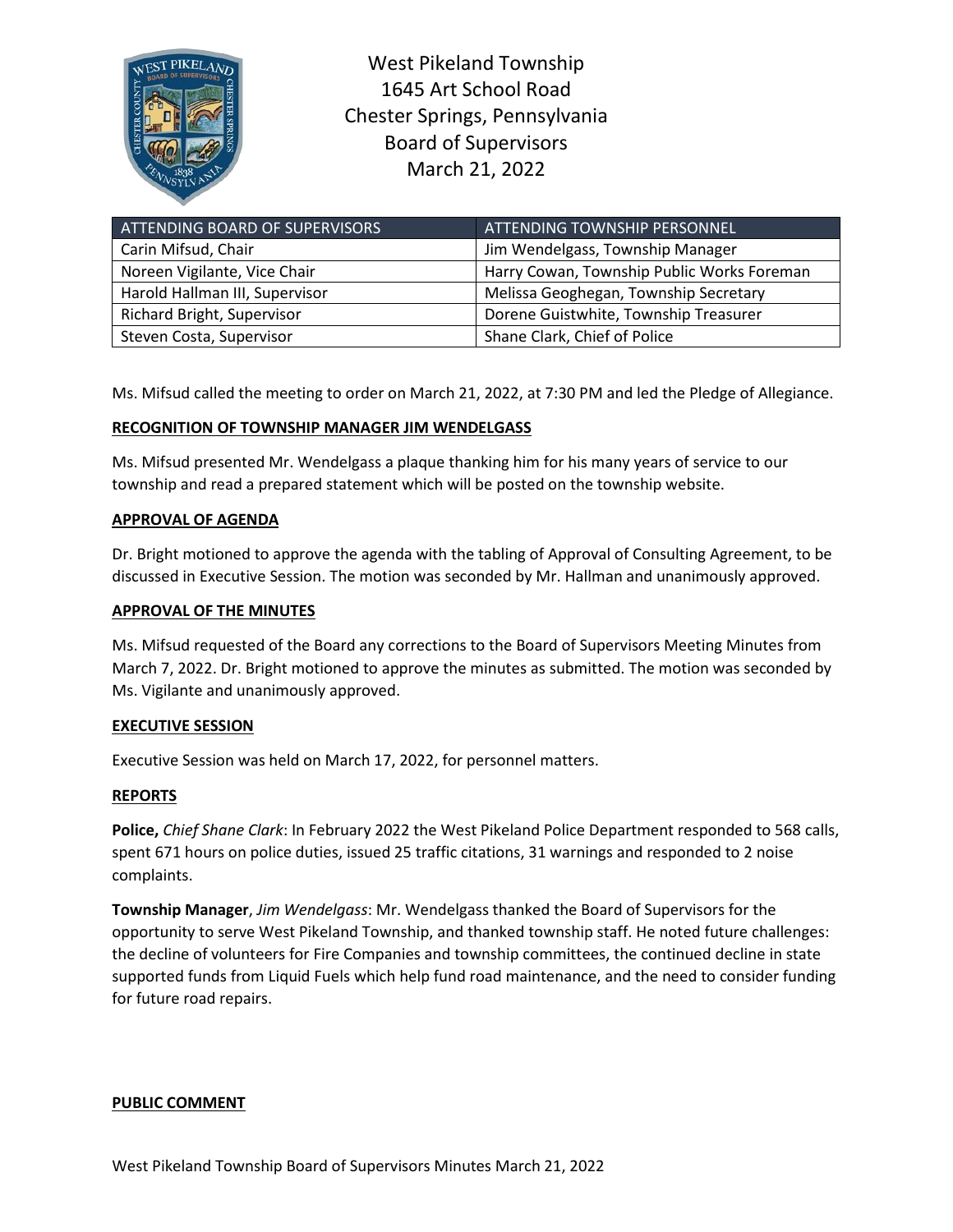*Bryan Maher, West Pikeland Township Resident:* The Environmental Advisory Council will be hosting a Shred Event on Saturday, March 26 from 9am to noon at the township parking lot.

*John Matthews, West Pikeland Township Resident*: Mr. Mathews stated that he had contacted Chester County Conservation District in regard to the non-permitted pond being built at 1881 Art School Road and requested an update. Mr. Wendelgass stated that DEP is involved and that our township engineer will reach out to DEP.

### **UNFINISHED BUSINESS**

**Township Storage Facility**: The Township is awaiting a final decision on the amount of reimbursement from the insurance company.

### **NEW BUSINESS**

**Approval of Bills and Treasurer's Report:** Mr. Hallman III abstained from voting on the motion to pay Hallman's General Store WEX Bank EFTs dated 02/25/2022 and 03/02/2022 because of a conflict as the motion provides for a payment from West Pikeland Township to Hallman's General Store.

Dr. Bright motioned to approve the Treasurer's Report and the Bills. The motion was seconded by Mr. Costa and unanimously approved.

**Approval of Proclamation 2022-01 National Library Week:** Mr. Hallman motioned to approve Proclamation 2022-01 National Library Week. The motion was seconded by Ms. Vigilante and unanimously approved.

**Approval of Lawn Maintenance Bid**: Ms. Vigilante motioned to approve DiStefano Landscaping Services Inc. at a cost of \$1,089 per cut for the 2022/23 cutting season. The motion was seconded by Dr. Bright and unanimously approved.

**Discuss Stormwater Issues on Pikeland Road**: The stormwater pipe under Pikeland Road at Village Lane is a galvanized pipe installed by PennDOT when Rt. 113 was relocated. The Township Engineer provided three options for replacement: direct replacement, relocate the discharge location downstream to increase slope, direct the storm system parallel to Pikeland Road and connect it to the storm water structure which goes under Rt. 113.

**Approval of Consulting Agreement**: Tabled for Executive Session.

## **ANNOUNCEMENTS**

The next Board of Supervisors meetings are scheduled for Monday, April 4, 2022, at 7:30 PM and Monday, April 18, 2022, at 7:30 PM.

#### **ADJOURNMENT**